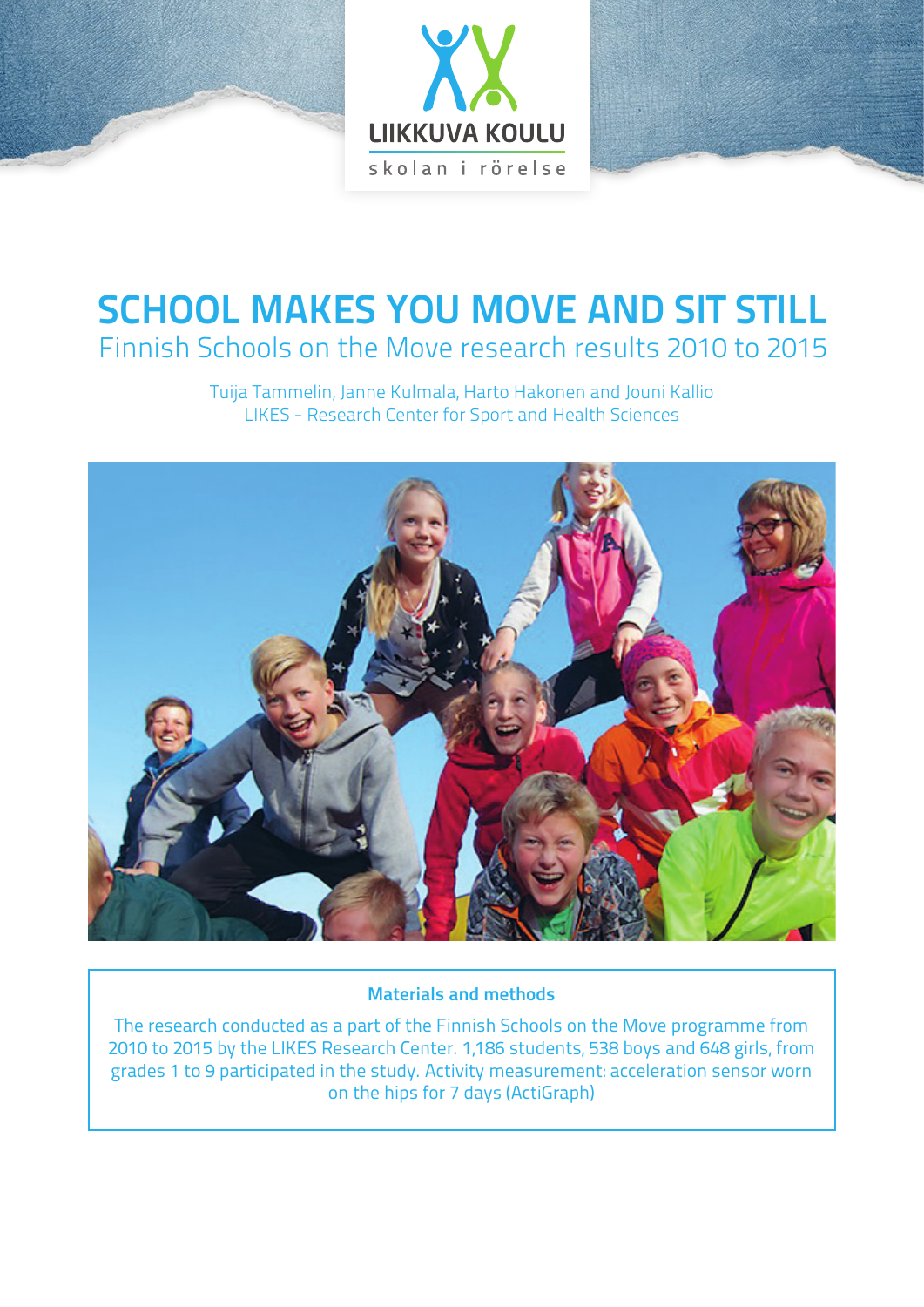### A student's day



Students remain sedentary a lot during the day, with the proportion growing with age. Primary school students accumulated 6 hours 24 minutes and secondary school students 8 hours 12 minutes of sedentary time a day.

#### Physical activity decreases with age, and boys are more active than girls.



In a class of 20 students, eight fulfil the daily activity recommendations and two are inactive.

- 49% of primary school and 18% of secondary school students achieve the recommended minimum of at least on hour of moderateto-vigorous physical activity per day.
- 5% of primary school and 20% of secondary school students are highly inactive, i.e. achieve less than 30 minutes of physical activity a day.

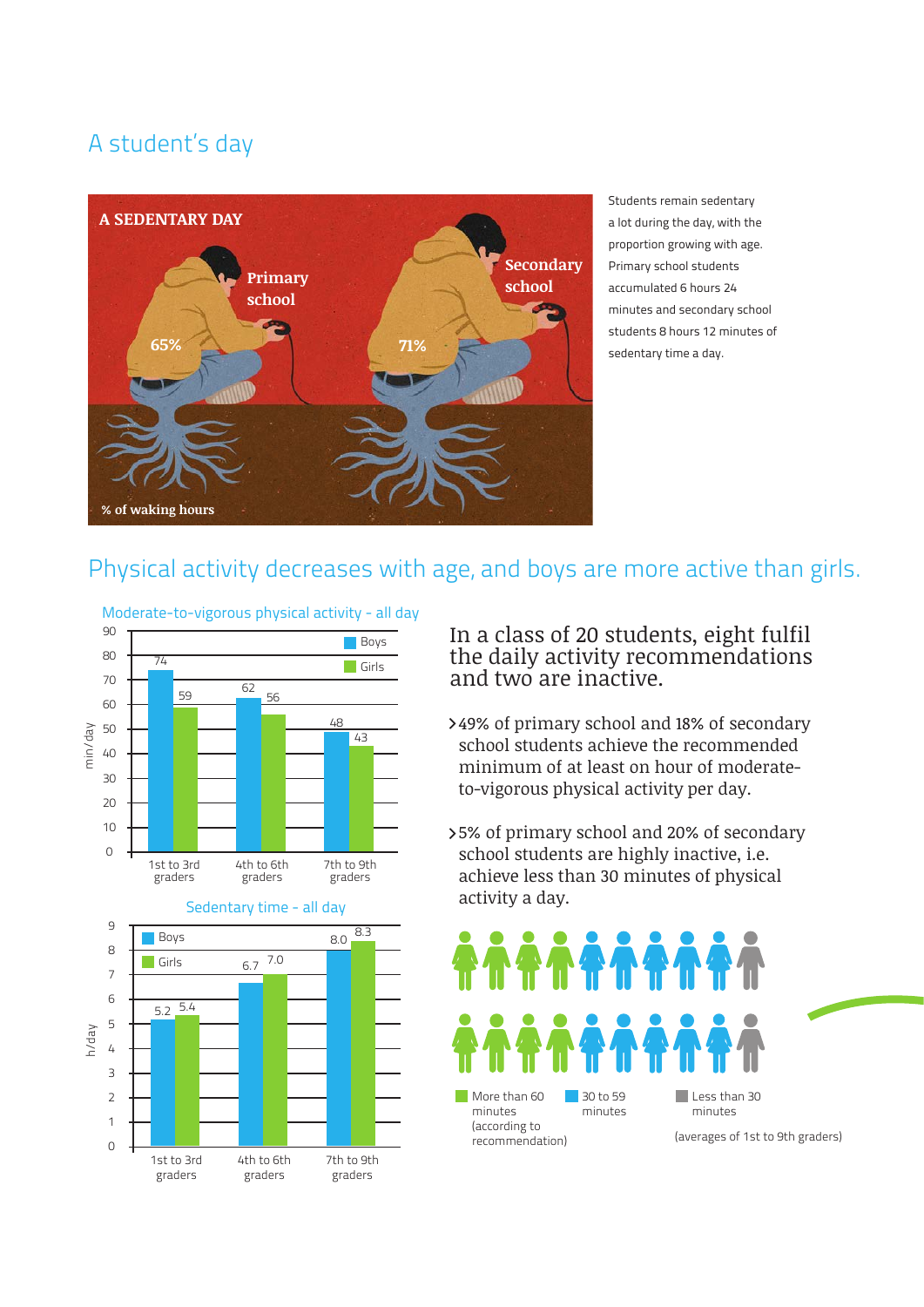### A student's school day

#### A typical hour for a Finnish student



#### **During the school day, a student accumulates:**

- moderate-to-vigorous physical activity: in primary school, 22 min and in secondary school, 17 min
- sedentary time: in primary school, 39 min/h and in secondary school, 46 min/h



## Even at school, physical activity decreases with age, and this happens earlier with girls than with boys

Moderate-to-vigorous physical activity, during school





The importance of physical activity during school days is greatest for the most inactive students.





30 to 59 minutes a day





minutes a day

**On average, about a third (34%) of the daily moderateto-vigorous physical activity is accumulated at school; in the case of the most inactive students, the**